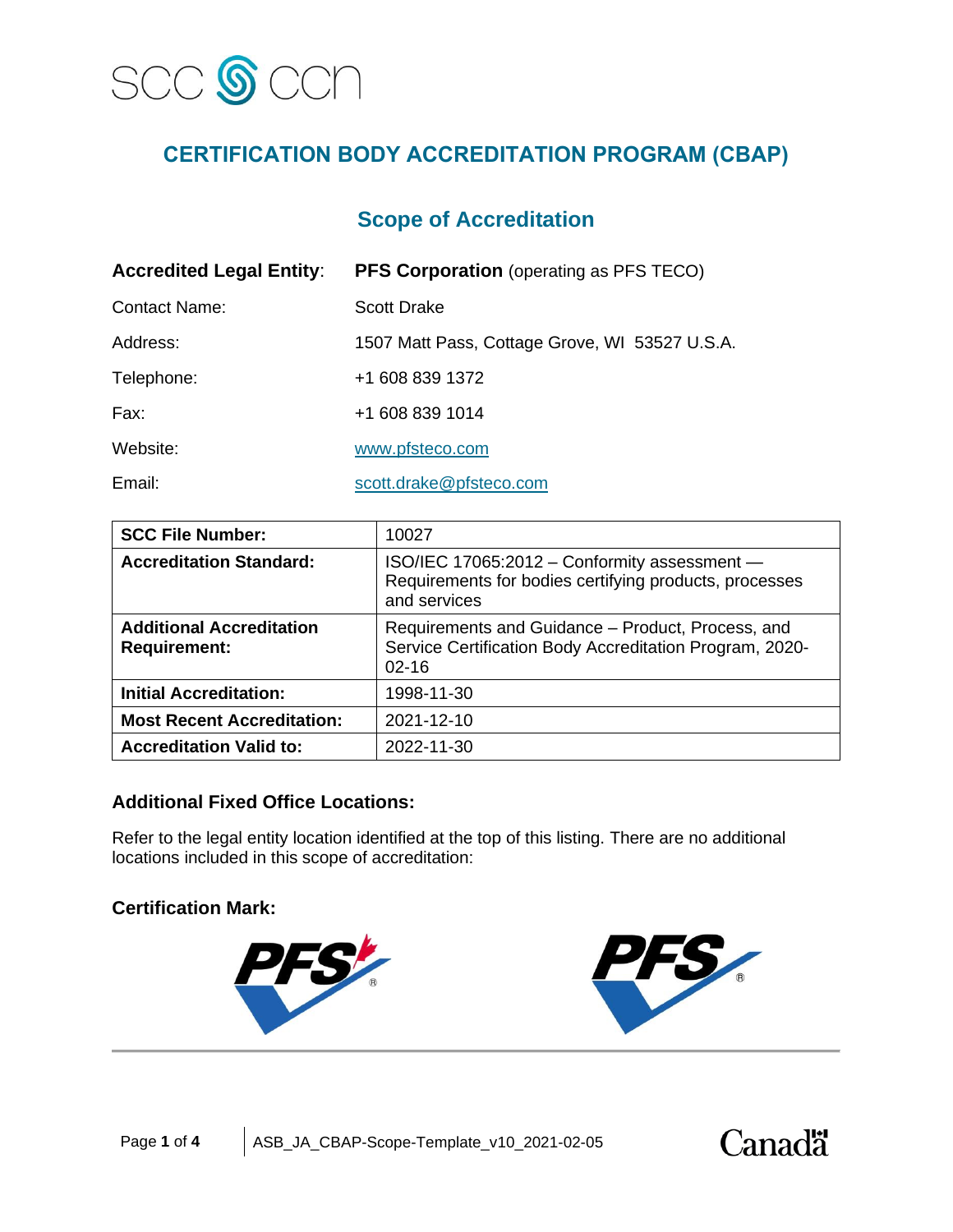

# **Product Certification Scheme:**

ISO/IEC 17067, Conformity assessment - Fundamentals of product certification and guidelines for product certification schemes, scheme type 5 most closely resembles the product certification scheme operated by this organization. The surveillance part of this scheme allows for the choice between periodically taking samples of the product either from the point of production, or from the market, or from both, and subjecting them to determination activities to check that items produced subsequent to the initial attestation fulfil the specified requirements. The surveillance includes periodic assessment of the production process, or audit of the management system, or both. The extent to which the four surveillance activities are conducted may be varied for a given situation, as defined in the scheme. If the surveillance includes audit of the management system, an initial audit of the management system will be needed.

#### **Scope of Accreditation:**

The scope of accreditation for the above-mentioned legal entity limits the use of the certification mark shown, to products that meet standards classified by the following international classification coding:

| ICS No.   | <b>Title</b>                                                    | <b>Purpose</b>           |
|-----------|-----------------------------------------------------------------|--------------------------|
| 13.220.40 | Ignitability and burning behaviour of materials and<br>products | Safety & Performance     |
| 13.220.50 | Fire-resistance of building materials and elements              | Performance              |
| 79.040    | Wood, sawlogs and sawn timber                                   | Performance              |
| 79.060.01 | Wood-based panels in General                                    | Performance              |
| 79.060.10 | Plywood                                                         | Performance              |
| 79.060.20 | Fibre and particle boards                                       | Performance              |
| 79.080    | Semi-manufactures of timber                                     | Performance              |
| 83.080.20 | <b>Thermoplastic Materials</b>                                  | Performance              |
| 91.060.10 | Walls. Partitions. Façades                                      | Performance              |
| 91.060.20 | Roofs                                                           | Performance              |
| 91.060.30 | Ceilings. Floors. Stairs                                        | Performance              |
| 91.060.40 | Chimneys, shafts, ducts                                         | Performance and          |
|           |                                                                 | Safety                   |
| 91.080.20 | <b>Timber structures</b>                                        | Performance              |
| 91.100.99 | Other construction materials (Construction                      | Performance              |
|           | adhesives for wood)                                             |                          |
| 91.140.10 | Central heating systems                                         | Performance and          |
|           | (Gas, oil and solid fuel-fired systems only)                    | Safety                   |
| 97.040.20 | Cooking ranges, working tables, ovens and similar               | Performance and Gas      |
|           | appliances                                                      | Safety                   |
| 97.100.20 | <b>Gas heaters</b>                                              | Performance              |
|           |                                                                 | <b>Gas Safety</b>        |
|           |                                                                 | <b>Energy Efficiency</b> |
| 97.100.30 | Solid fuel heaters                                              | Performance and          |
|           |                                                                 | Safety                   |
| 97.100.40 | Liquid fuel heaters                                             | Performance and          |
|           |                                                                 | Safety                   |

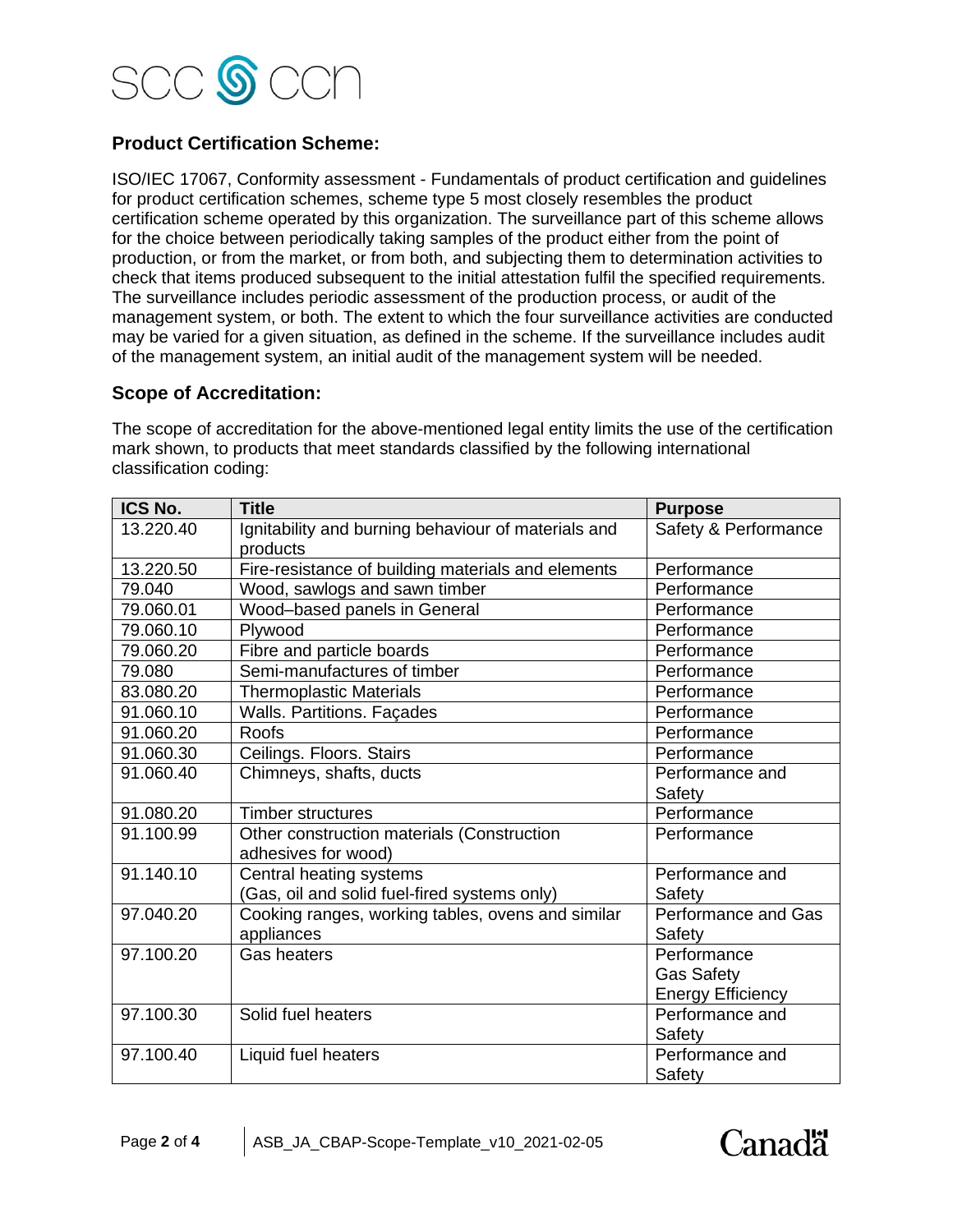

| ICS No. | <b>Title</b>                                                                                                   | <b>Purpose</b>            |
|---------|----------------------------------------------------------------------------------------------------------------|---------------------------|
| 97.180  | Miscellaneous domestic and commercial equipment<br>(Campsite fire logs, starts, and<br>gas-fired log lighters) | Performance and<br>Safety |

## **Certification Mark:**



### **Product Certification Scheme:**

ISO/IEC 17067, Conformity assessment - Fundamentals of product certification and guidelines for product certification schemes, scheme type 5 most closely resembles the product certification scheme operated by this organization. The surveillance part of this scheme allows for the choice between periodically taking samples of the product either from the point of production, or from the market, or from both, and subjecting them to determination activities to check that items produced subsequent to the initial attestation fulfil the specified requirements. The surveillance includes periodic assessment of the production process, or audit of the management system, or both. The extent to which the four surveillance activities are conducted may be varied for a given situation, as defined in the scheme. If the surveillance includes audit of the management system, an initial audit of the management system will be needed.

#### **Scope of Accreditation:**

The scope of accreditation for the above-mentioned legal entity limits the use of the certification mark shown, to products that meet standards classified by the following international classification coding:

| ICS No.   | <b>Title</b>                               | <b>Purpose</b>         |
|-----------|--------------------------------------------|------------------------|
| 79.020    | Wood technology processes                  | Performance            |
| 79.040    | Wood, sawlogs and sawn timber              | Performance            |
| 79.060.01 | Wood-based panels in general               | Performance            |
| 79.060.10 | Plywood                                    | Performance            |
| 79.060.20 | Fibre and particle boards                  | Performance            |
| 83.180    | Adhesives                                  | Performance (in terms  |
|           |                                            | of wood products only) |
| 91.080.20 | Timber structures (Glued laminated timber) | Performance            |